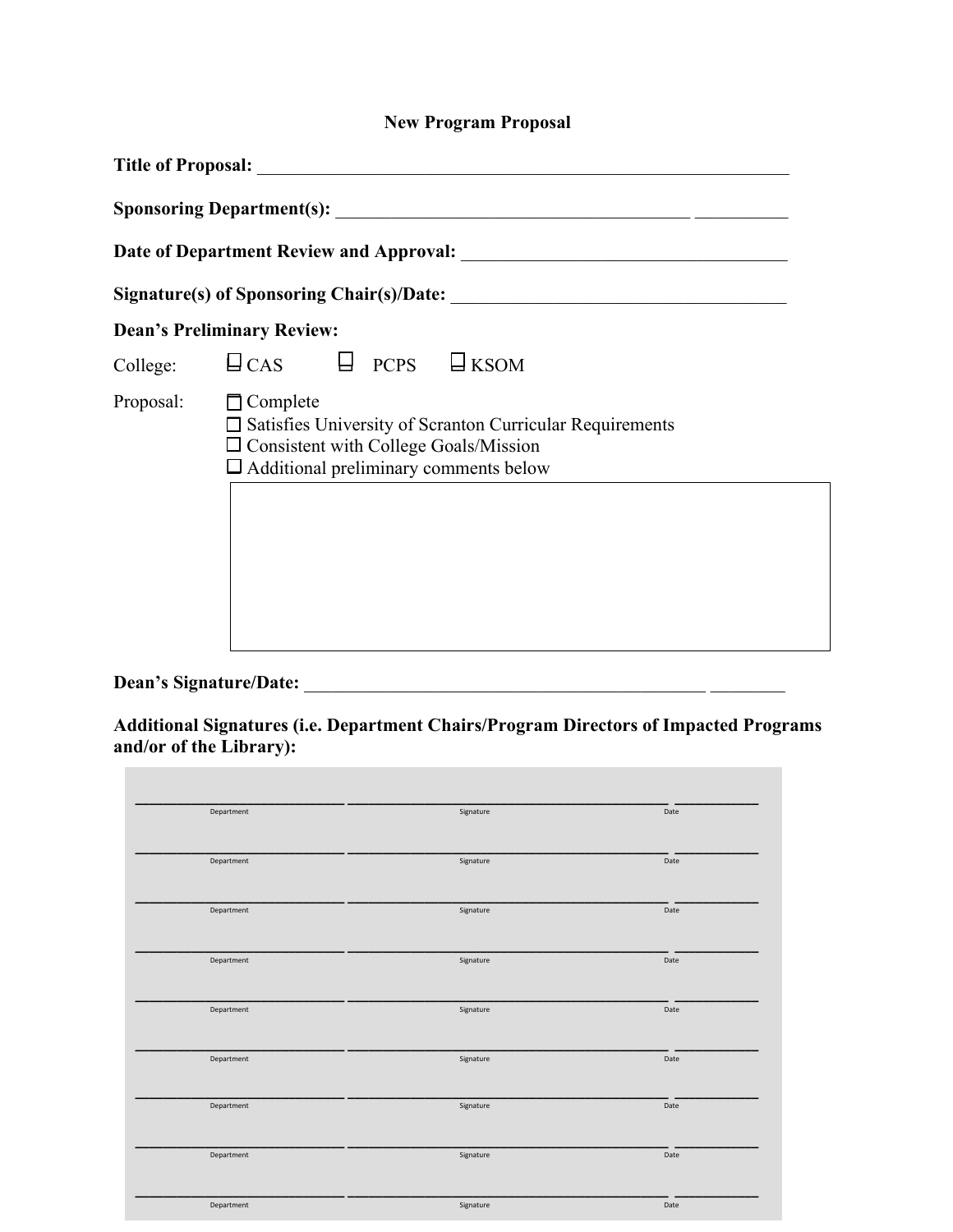| <b>Title of New Program:</b> |  |
|------------------------------|--|
|------------------------------|--|

| Date of Initial Offering:<br>Year<br><i>Semester</i><br>$\Box$ Yes<br>$\Box$ No<br>Are Any New Courses Required for the Program?<br>* If yes, please list below. Please note that all new courses must be submitted and recommended<br>for approval before a new program can be recommended for approval.<br>Course Prefix and Number<br>Course Title | <b>Type of New Program:</b><br>$\Box$ Major<br>$\Box$ Minor<br>$\Box$ Track<br>$\Box$ Concentration<br>$\Box$ Graduate Program<br>$\Box$ Specialization<br>$\Box$ Other |  |  |  |  |  |  |
|-------------------------------------------------------------------------------------------------------------------------------------------------------------------------------------------------------------------------------------------------------------------------------------------------------------------------------------------------------|-------------------------------------------------------------------------------------------------------------------------------------------------------------------------|--|--|--|--|--|--|
|                                                                                                                                                                                                                                                                                                                                                       | <b>Required Credits:</b>                                                                                                                                                |  |  |  |  |  |  |
|                                                                                                                                                                                                                                                                                                                                                       |                                                                                                                                                                         |  |  |  |  |  |  |
|                                                                                                                                                                                                                                                                                                                                                       |                                                                                                                                                                         |  |  |  |  |  |  |

## **Will any programs (majors, minors, concentrations, tracks, graduate program, or specializations) be impacted by this new program?**  $\square$  Yes  $\square$  No

\* If yes, please list the names of the program (s) in the box below and explain the impact and response of the affected program(s).

\* *Please note that if a program is impacted by this change, the signature of the Department Chair or Program Director is required on the first page of this proposal.*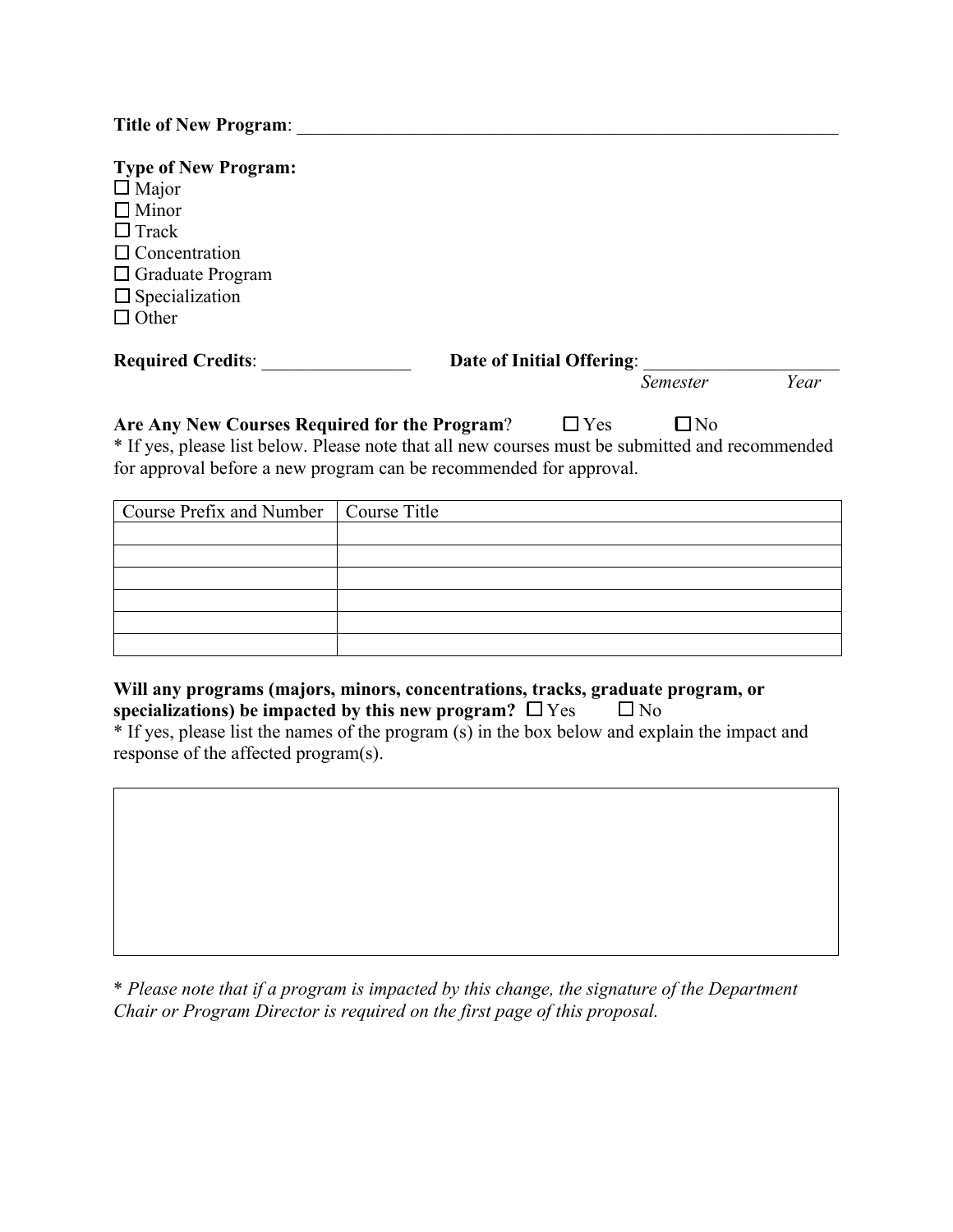## **List and Analysis of Needed Resources:**

**Faculty** (Faculty involved in the program both in teaching and other ways, their qualifications, the impact their involvement will have on other programs and how that will be addressed. Indicate any new faculty (if needed) and estimate wages, benefits and start-up costs)**:** 

**Library** (Are Library holdings adequate for the proposed program? What new library resources might be needed? A faculty member from the library should assist in answering these questions)**:** 

\* *Please note that if library resources are listed, please obtain the signature of the Department Chair of the Library.*

**Other Resources (laboratory, Equipment, Space, etc.):**